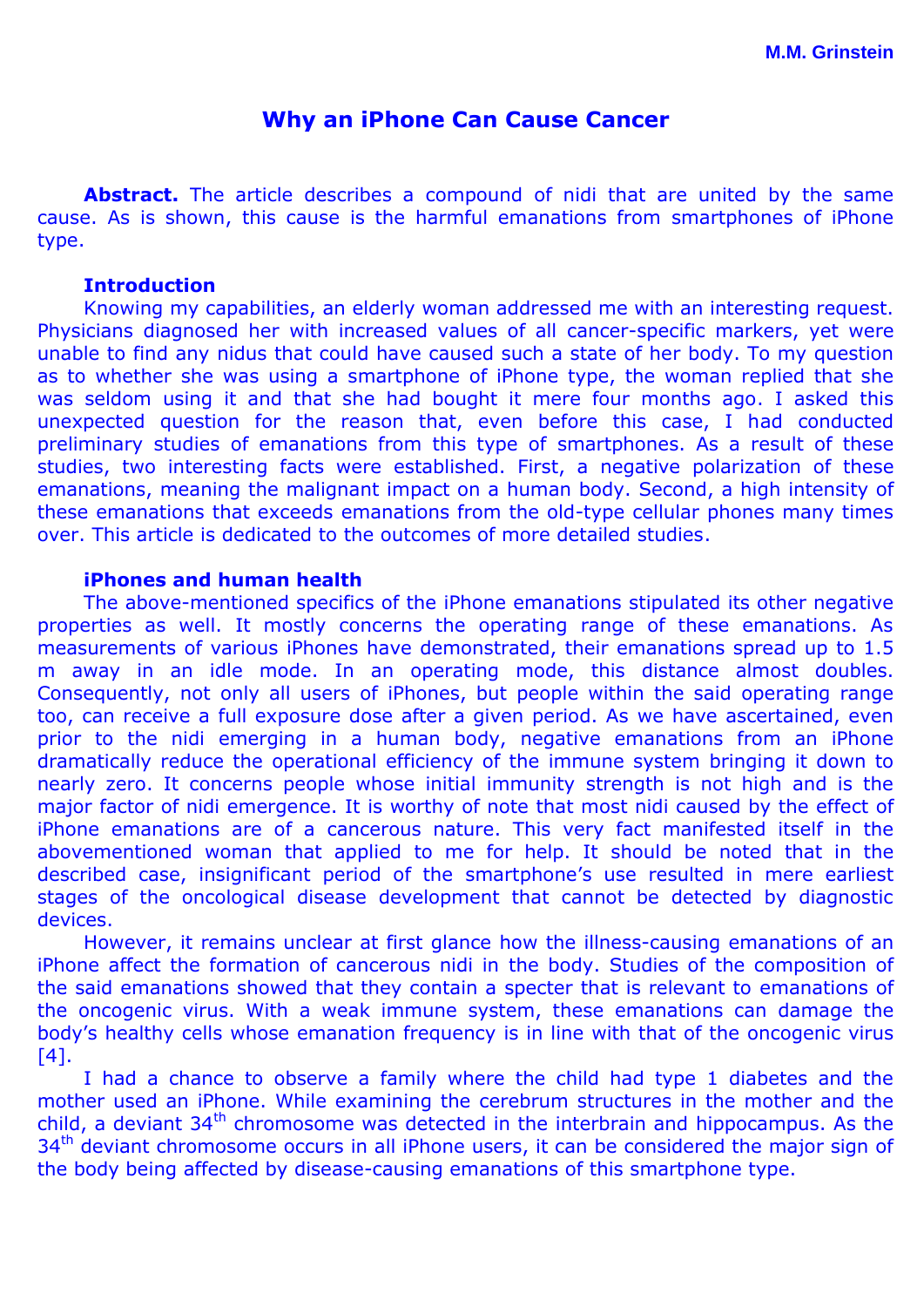It should be noted that the mother applied to me for help regarding her child's diabetes. Normally, I do not handle type 1 diabetes with standard symptoms, but if I detect a diabetes type that concerns non-standard etiology, this case may interest me as an academician. In the described case, I had a chance to observe a non-standard pattern, where the evening blood sugar level exceeded the norm by 3-4 times, while the morning level was within the normal limits. Subsequently, I established that the child was oppressed by the negative emanations from the mother's iPhone. A more in-depth examination of the child's organism showed that diabetes was only one of the manifestations of being damaged by the iPhone emanations; the main nidus was found in the central nervous system with all relevant consequences. In other words, the spinal cord and the cerebrum structure contained nidi of a cancerous nature.

The body treatment must be started with a normalization of the deviant  $34<sup>th</sup>$ chromosome. It should be noted that in a number of cases, iPhone emanations cause an emergence of the  $34<sup>th</sup>$  deviant chromosome in the hematopoietic system and the esophagus as well. An absence of the deviant chromosomes in the said brain structures, the hematopoietic system and the esophagus are indicative of a complete recover of the patient. However, the very first thing to do it to neutralize the harmful emanations of an iPhone, for which purpose special phone covers exist.

I also had a chance to observe a woman who stayed in an intensive-care ward for five days after a surgery. Her daughter who was using an iPhone stayed with her this whole time. Imagine my surprise when I found the  $34<sup>th</sup>$  deviant chromosome in a number of the mother's cerebrum structures while examining her. It is an interesting fact that in most iPhone users, the 34<sup>th</sup> deviant chromosome is diagnosed primarily in the glia area. In other words, these users suffer from a cerebrum glioblastoma at various stages of the disease. It should be noted that, in addition to the nidi listed above, in a number of cases, the harmful emanations of iPhones damage the throat, thyroid gland, esophagus, liver and genitals and impair eyesight and hearing as well. The situation should be described here in more details. Your humble servant was talking over the phone with a person for one minute having been aware in advance that the correspondent was using an iPhone. After this conversation, a discovery of a pre-cancerous condition in the auditory nerve of the right ear caused no surprise but rather confirmed the supposition that a person talking on the old-type cellular phone with an iPhone user receives a certain dose of harmful emanations that enter the brain directly through the auditory passage. In such cases, the auditory nerve is the first one to be affected. It is clear that, with seldom conversations, a normal immune system will protect the auditory nerve from iPhone emanations, but frequent and prolonged conversations are capable of substantially impairing the performance of the immune system of an old-type cellular phones' user with iPhone holders. Speaking of the latter, the impact of their devices' emanations on their auditory nerve and cerebrum structures via the auditory passage will make itself felt much sooner.

All this concerns conversations. The second channel for the disease-causing iPhone emanations entering the body is the eyes that are also directly linked with the cerebrum structures. Finally, the hematopoietic system becomes irradiated when an iPhone is used in an idle mode in the men's pockets or women's handbags and when an iPhone is used as intended for working with applications.

In addition to the cases described above, there occur more complex cases that concern a simultaneous impact of various emanations. For instance, an acquaintance of mine addressed me once regarding his granddaughter's health. While examining her by the informational wave medicine method, I detected the  $27<sup>th</sup>$ ,  $31<sup>st</sup>$ ,  $33<sup>rd</sup>$ ,  $34<sup>th</sup>$  and  $35<sup>th</sup>$ deviant chromosomes. Judging from the aggregate deviant chromosomes, one could make an early conclusion as to the young woman having the third stage of a geopathogenic disease (the 35th deviant chromosome) and a compound of nidi caused by the malignant